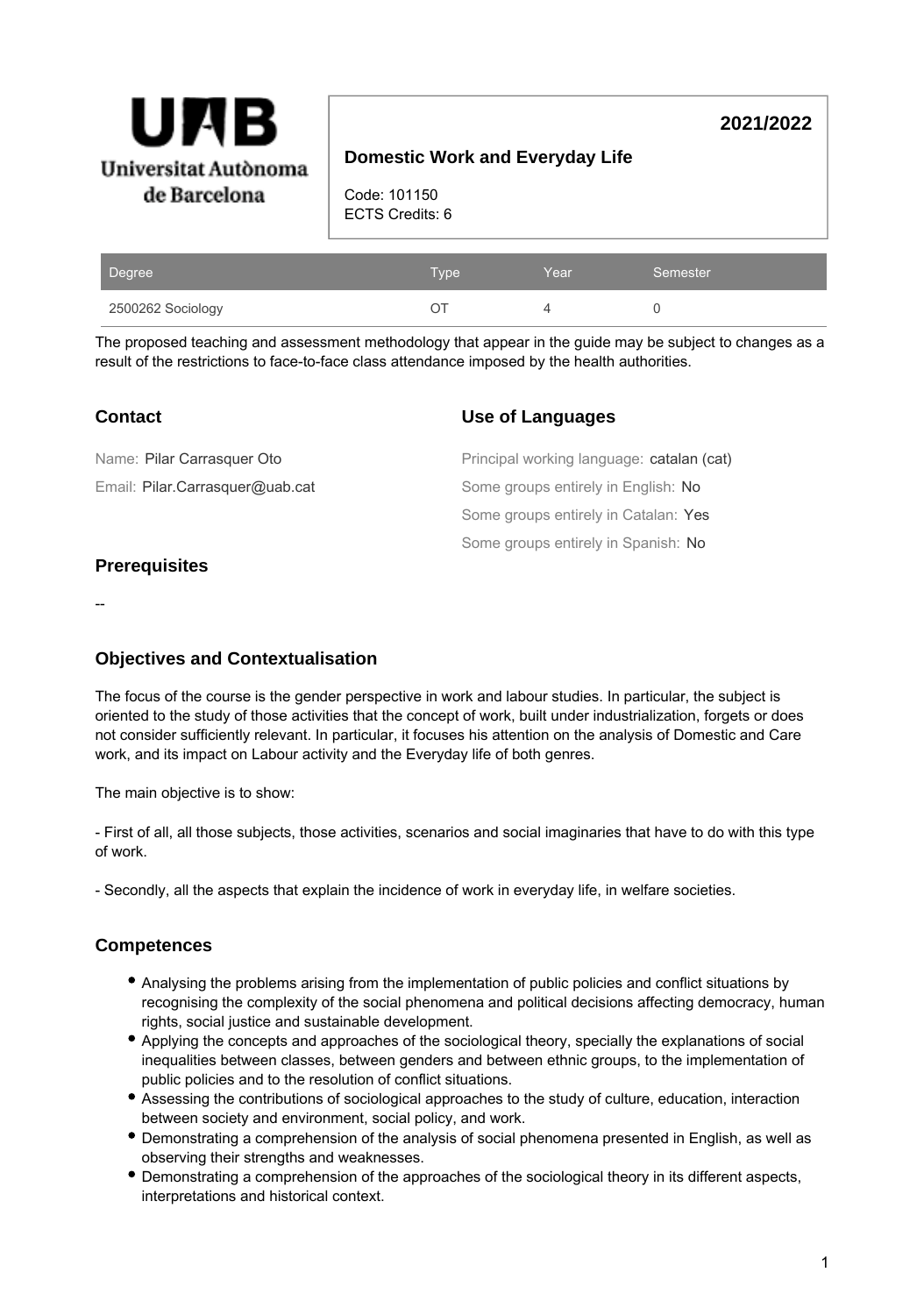- Describing social phenomena in a theoretically relevant way, bearing in mind the complexity of the involved factors, its causes and its effects.
- Developing critical thinking and reasoning and communicating them effectively both in your own and other languages.
- Developing self-learning strategies.
- Effectively communicating the basic analysis of social phenomena in an elementary level of English.
- Generating innovative and competitive proposals in research and professional activity.
- Respecting the diversity and plurality of ideas, people and situations.
- Searching for documentary sources starting from concepts.
- Students must be capable of assessing the quality of their own work.
- Students must be capable of managing their own time, planning their own study, managing the relationship with their tutor or adviser, as well as setting and meeting deadlines for a work project.
- Take sex- or gender-based inequalities into consideration when operating within one's own area of knowledge.

## **Learning Outcomes**

- 1. Comparing the meanings of several theoretical approaches about labour, employment and industrial relations.
- 2. Comparing the reading of labour, employment and industrial relations from several ideologies of the social reality of Spain and Catalonia.
- 3. Defining the sociological concepts that interpret labour, employment and industrial relations.
- 4. Demonstrating a comprehension of the analysis of social phenomena presented in English, as well as observing their strengths and weaknesses.
- 5. Developing critical thinking and reasoning and communicating them effectively both in your own and other languages.
- 6. Developing self-learning strategies.
- 7. Distinguishing sociological concepts about labour, employment and industrial relations adopted by the actors involved in these policies and conflicts.
- 8. Distinguishing sociological concepts, as well as the methods and techniques of social investigation commonly used to analyse labour.
- 9. Distinguishing the explanations of labour inequalities between classes, between genders and between ethnic groups that these actors take for granted.
- 10. Distinguishing the underlying relationships of employment, labour and collective bargaining of specific policies or conflicts.
- 11. Effectively communicating the basic analysis of social phenomena in an elementary level of English.
- 12. Expressing the debates regarding these approaches, that refer to labour.
- 13. Generating innovative and competitive proposals in research and professional activity.
- 14. Identifying the social interpretations of work according with these approaches.
- 15. Identifying the underlying social phenomena of labour policies and conflicts.
- 16. Relating the concepts, methods and techniques used to analyse labour with general theoretical and methodological debates.
- 17. Relating the debates regarding these approaches, that refer to labour, with the historical context in which they emerged.
- 18. Relating the explanations of labour inequalities with general theoretical and methodological debates.
- 19. Relating them with the debates about capitalism, power and inequality.
- 20. Respecting the diversity and plurality of ideas, people and situations.
- 21. Searching for documentary sources starting from concepts.
- 22. Students must be capable of assessing the quality of their own work.
- 23. Students must be capable of managing their own time, planning their own study, managing the relationship with their tutor or adviser, as well as setting and meeting deadlines for a work project.
- 24. Take sex- or gender-based inequalities into consideration when operating within one's own area of knowledge.

## **Content**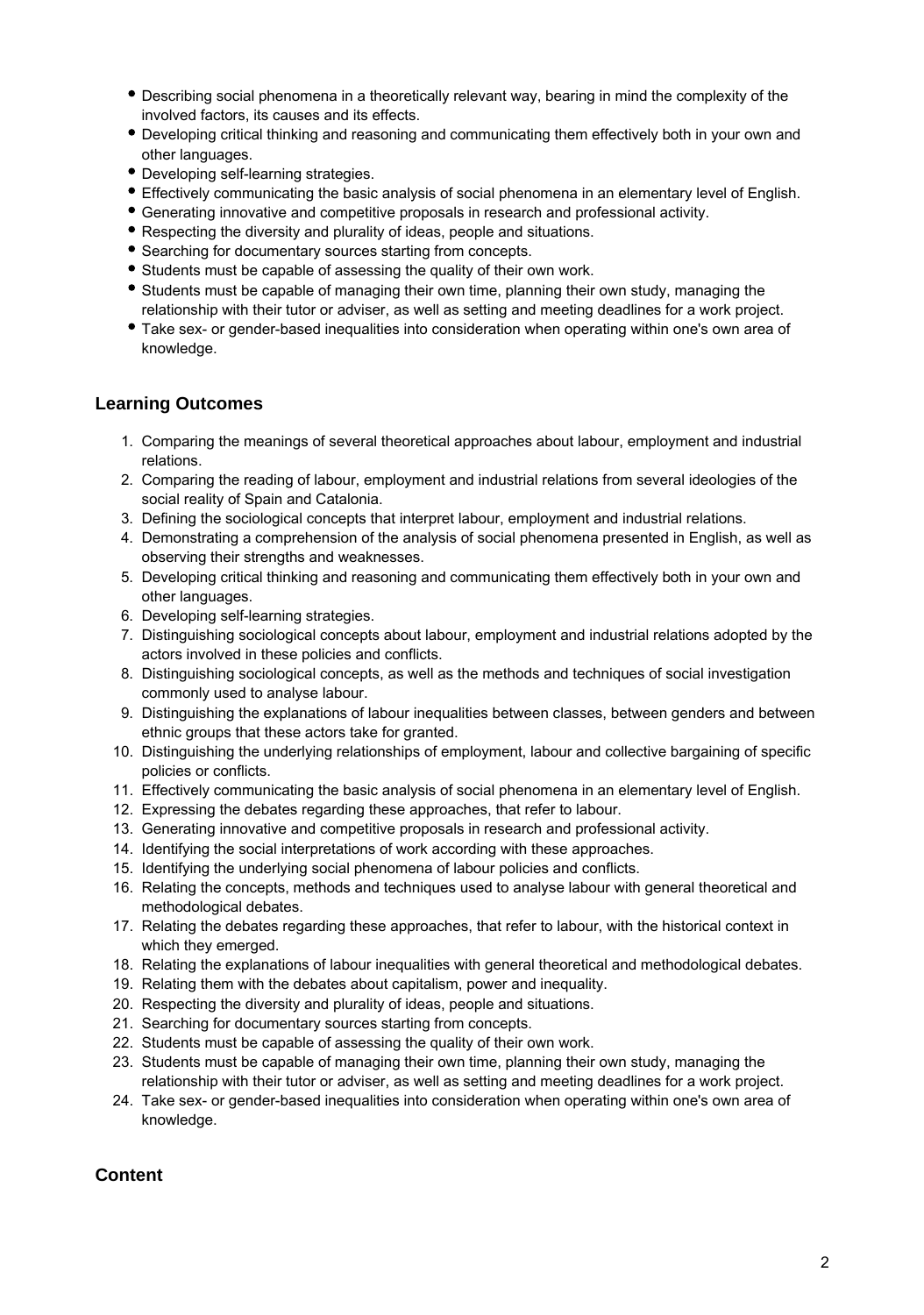1. First conceptual clarifications- The concept of work- Work as the center of the project of life- Work and everyday life.- Presences and absences in work and everyday life.

2. Historical origins of domestic labor. Women's work activity in capitalism- Social imaginaries on women's work.

3. Epistemological origins of domestic labor. The debate on domestic labor- The sexual division of labor - The reproduction of labor force. Reproductive factors.

4. Reconceptualization of work.- Domestic and family work.- The theoretical perspective of production / reproduction.- The twofold presence.- Female ambiguity in relation to work

5. The empirical analysis of work. - Gender inequalities in the labor market.- Female occupational segregation.- Female labor discrimination. - Gender inequalities and total workload.

6. Dimensions and possibilities of measurement of domestic and family work- The economic quantification-The measurement through the use of time. - The everyday life.

7. Work, time and everyday life. -The uses of time. -The sexual structure of everyday life. -The symbolic representations on men and women time. -

8. Public policies -Reconciling work and family life. - Time policies. -The future of social needs and the emergence of care work.

### **Methodology**

The training activities are of three types:

• autonomous activities will involve reading and understanding texts individually (according to mandatory readings and the bibliography of the program) and sharing in small groups of 3 people. These activities also include the development of two individual writings and a group paper that make up a very important part of the ongoing evaluation (see the evaluation section of this Teaching Guide).

• The activities directed will consist of the active participacion in the theoretical sessions and the activities of understanding concepts that will be developed in the classroom.

• Supervised activities will include both group presentations in practical sessions and the corresponding classroom discussion. In this case, the schedule of practical sessions, the list of mandatory readings and the schedule of deliveries will be available on the Virtual Campus. Topics will be assigned to the start of the course.

Annotation: Within the schedule set by the centre or degree programme, 15 minutes of one class will be reserved for students to evaluate their lecturers and their courses or modules through questionnaires.

## **Activities**

| <b>Title</b>                                                     |    |      | Hours ECTS Learning Outcomes                             |
|------------------------------------------------------------------|----|------|----------------------------------------------------------|
| Type: Directed                                                   |    |      |                                                          |
| Theoretical classes and classroom comprehension 24<br>activities |    |      | 0.96 2, 1, 3, 5, 9, 7, 8, 10, 12, 15, 14, 16, 17, 18, 19 |
| Type: Supervised                                                 |    |      |                                                          |
| <b>Discussions</b>                                               | 18 | 0.72 | 22.6.5                                                   |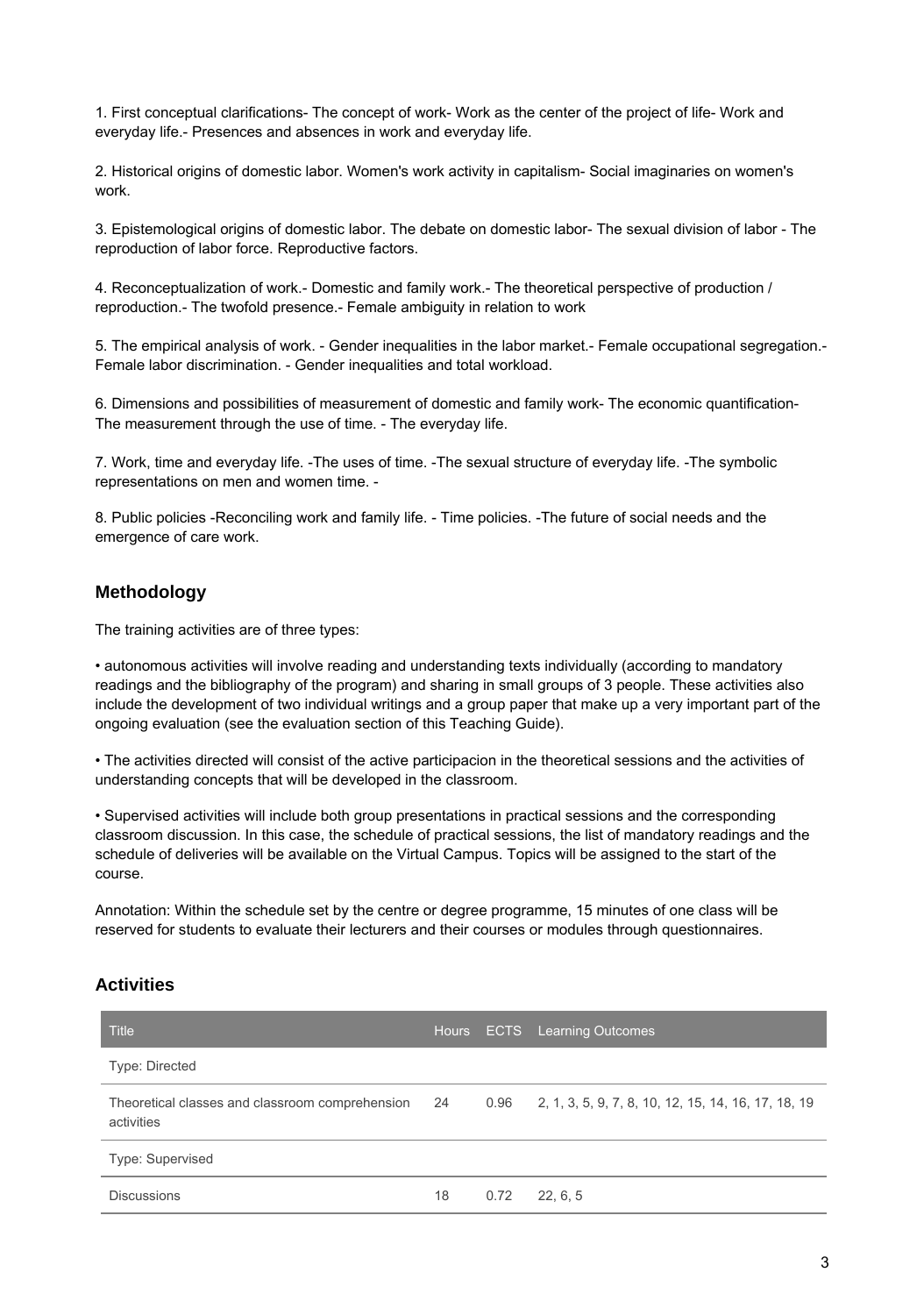| Presentations and practical sessions                                   | 18 | 0.72          | 22, 21, 11, 3, 4, 6, 5, 7, 12, 13, 23, 17, 19, 20                            |
|------------------------------------------------------------------------|----|---------------|------------------------------------------------------------------------------|
| Type: Autonomous                                                       |    |               |                                                                              |
| Reading of texts                                                       | 55 | $2.2^{\circ}$ | 2, 1, 11, 3, 4, 6, 5, 9, 7, 8, 10, 12, 13, 23, 15,<br>14, 16, 17, 18, 19, 20 |
| Writing and preparation of two individual essays<br>and the group work | 28 | 1.12          |                                                                              |

## **Assessment**

The course will be evaluated in a continuous way.

The evaluation includes 3 types of activities, detailed below:

1) Two individual essays, corresponding to the two blocks of the programme (1500 words, each; 2 subject readings, minimum; 30% of the final grade, each).

2) Seminars

2.1. Elaboration and presentation of theoretical synthesis -poster (group, 20% final mark).

2.2. Critical elaboration and synthesis EET (20% final mark)

The details of the activities will be available on the virtual campus. To make the average of the grades you will need to have a minimum of 5 in both rehearsals. Reassessment Students will be able to revise and re-deliver the two individual essays on the day provided by the faculty for the final exam of the subject. Seminars activities will not be re-evaluated.

**In accordance with article 117.2 of the UAB Academic Regulations, the evaluation of those students who have been enroled before may consist of a single synthesis examination. The students who wish to be evaluated this way should contact the professor at the beginning of the semester.**

**Please: Pay attention to the rules of citation and plagiarism (https://www.uab.cat/doc/GuiaCitesiPlagiEstudiants)**

## **Assessment Activities**

| <b>Title</b>                                                               | Weighting     | Hours, |      | <b>ECTS</b> Learning Outcomes                                                |
|----------------------------------------------------------------------------|---------------|--------|------|------------------------------------------------------------------------------|
| Critical elaboration and synthesis EET                                     | 20%           | 2      | 0.08 | 24, 22, 21, 2, 1, 11, 3, 4, 5, 9, 7, 10,<br>12, 13, 15, 14, 17, 18, 19, 20   |
| Seminar (elaboration and presentation of<br>theoretical synthesis -poster) | 20%           | 3      | 0.12 | 21, 1, 11, 3, 4, 5, 9, 7, 8, 10, 12, 23,<br>14, 16, 18, 19, 20               |
| Two individual papers                                                      | 30%<br>(each) | 2      | 0.08 | 24, 22, 21, 2, 1, 3, 4, 6, 5, 9, 7, 8, 10,<br>12, 23, 14, 16, 17, 18, 19, 20 |

## **Bibliography**

NOTE: The list of required core bibliography by topic and eventually, his links, will be available on the virtual campus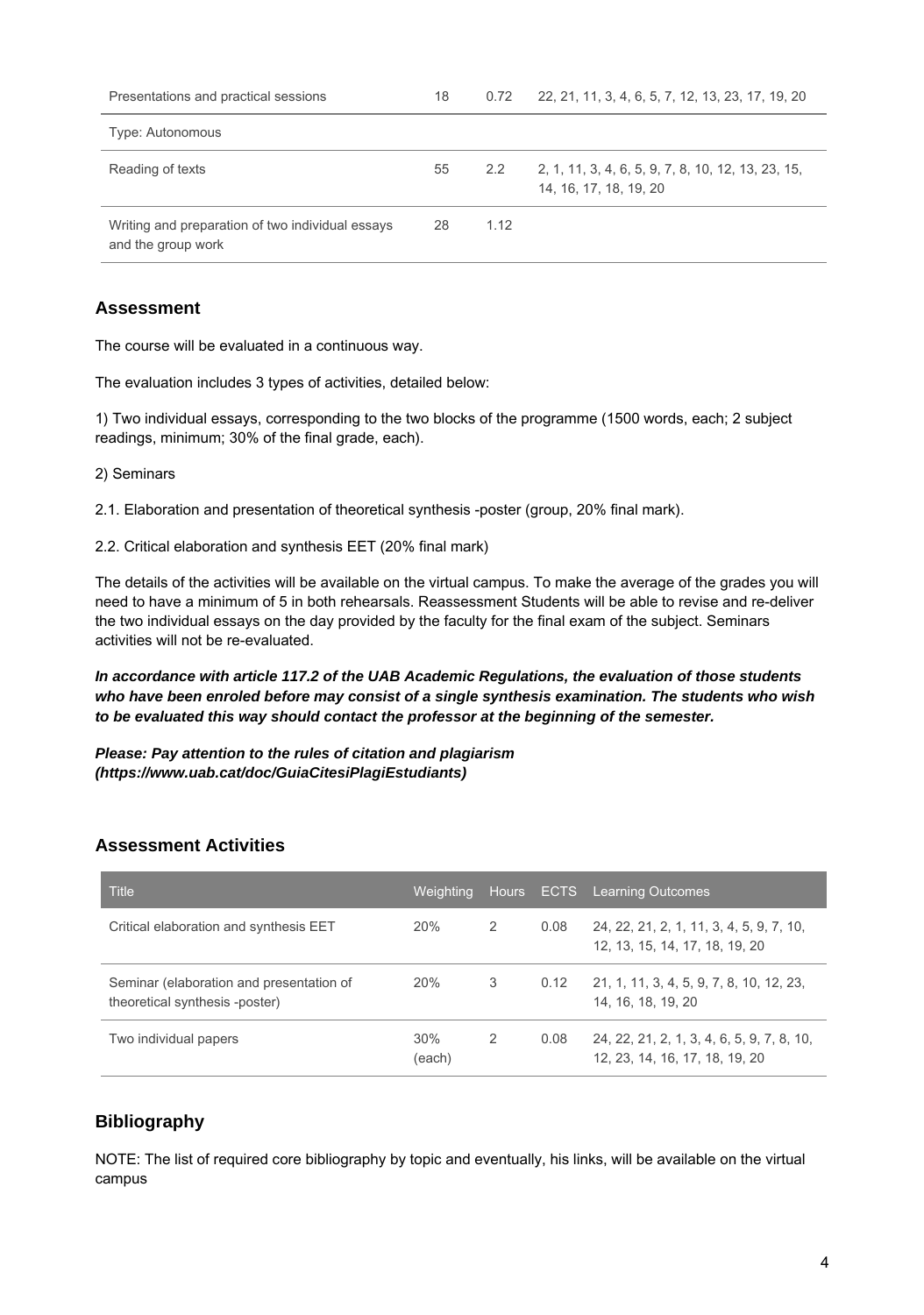AMOREVOLE, Rosa; COLOMBO, Grazia; GRISENDI, Adele (1998), Le banque del tempo, Milano, Franco Angeli.

BALBO, Laura (1979), "La doppia presenza" a *Inchiesta*, nº32. Traducció castellana a Borderías; Carrasco; Alemany (1994)

BALBO, Laura (comp.) (1987), Time to care, Milano, Franco Angeli.

BALBO, Laura; MAY, Maria Pia ; Giuseppe A. MICHELI (1990) Vincoli e strategie nella vita quotidiana, Milano, Franco Angeli.

BENERIA, Lourdes (1981), "Reproducción, producción y división sexual del trabajo" a Mientrastanto, nº6.

BIANCHI, Marina, (1994), "Más allá del "doble trabajo" a Borderías; Carrasco; Alemany (1994).

BIMBI, Franca (1995), "Metafore di genere tra lavoro non pagato e lavoro pagato. Il tempo nei rapporti sociali di sesso" a Polis, nº 3.

BIMBI, Franca (1999), "Measurament, Quality and Social Changes in Reproduction Time: the Twofold Presence of Woman and Gift Economy" a Hufton, OLwen; Kravaritou, Yota (eds). Gender and the use of time. La Haya: Kluwer Law Int.

BIMBI, Franca; CAPECCHI, Vittorio (eds) (1986), Strutture e Strategie della vita quotidiana. Milano, Franco Angeli.

BORDERÍAS, Cristina; CARRASCO, Cristina; ALEMANY, Carme. (1994), Las mujeres y el trabajo. Rupturas conceptuales, Madrid-Barcelona, Icària-FUHEM.

BORRÀS, Vicent (2011) "Los tiempos y los trabajos de los hombres", a Sociología del Trabajo, nueva época, nº73, pp. 42-59.

CARRASCO, Cristina (1991a), El trabajo doméstico y la reproducción social, Madrid, Instituto de la Mujer.

CARRASCO, Cristina (dir.) (1991b), Tiempos, trabajos y género, Barcelona, Publicacions Universitat Barcelona.

CARRASCO, Cristina; BORDERÍAS, Cristina; TORNS, Teresa (eds) (2011). El trabajo de cuidados. Historia, teoría y políticas, Madrid, La Catarata.

CARRASQUER, Pilar (2013) "El redescubrimiento del trabajo de cuidados: algunas reflexiones desde la sociología", Cuadernos de relaciones laborales, Vol. 31, Nº 1, pp. 91-113.

CARRIERO, Renzo, TODESCO, Lorenzo (2018) "Housework division and gender ideology: When do attitudes really matter?", Demographic Research, Vol.39,nº39,pp.1039-1064.

COLECTIVO IOE (1996), Tiempo social contra reloj. Las mujeresy la transformación en los usos del tiempo, Madrid, Instituto de la Mujer.

CONSEJO ECONÖMICO Y SOCIAL (2017) La participación laboral de las mujeres en España. Informe 5/2016. Madrid: CES.

CHABAUD-RYCHTER, Danièle; FOUGEYROLLAS-SCHWEBEL, Dominique; SONTONNAX, Françoise (1985) Espace et temps du travail domestique, París, Librairie des méridiens.

CROMPTON, Rosemary; HARRIS, Fiona ((1996), El trabajo de las mujeres, actitudes de género y familia en el Reino Unido, Noruega y la República Checa a Solsona, Montserrat (ed.), Desigualdades de género en los nuevos y viejos hogares, Madrid, Instituto de la Mujer.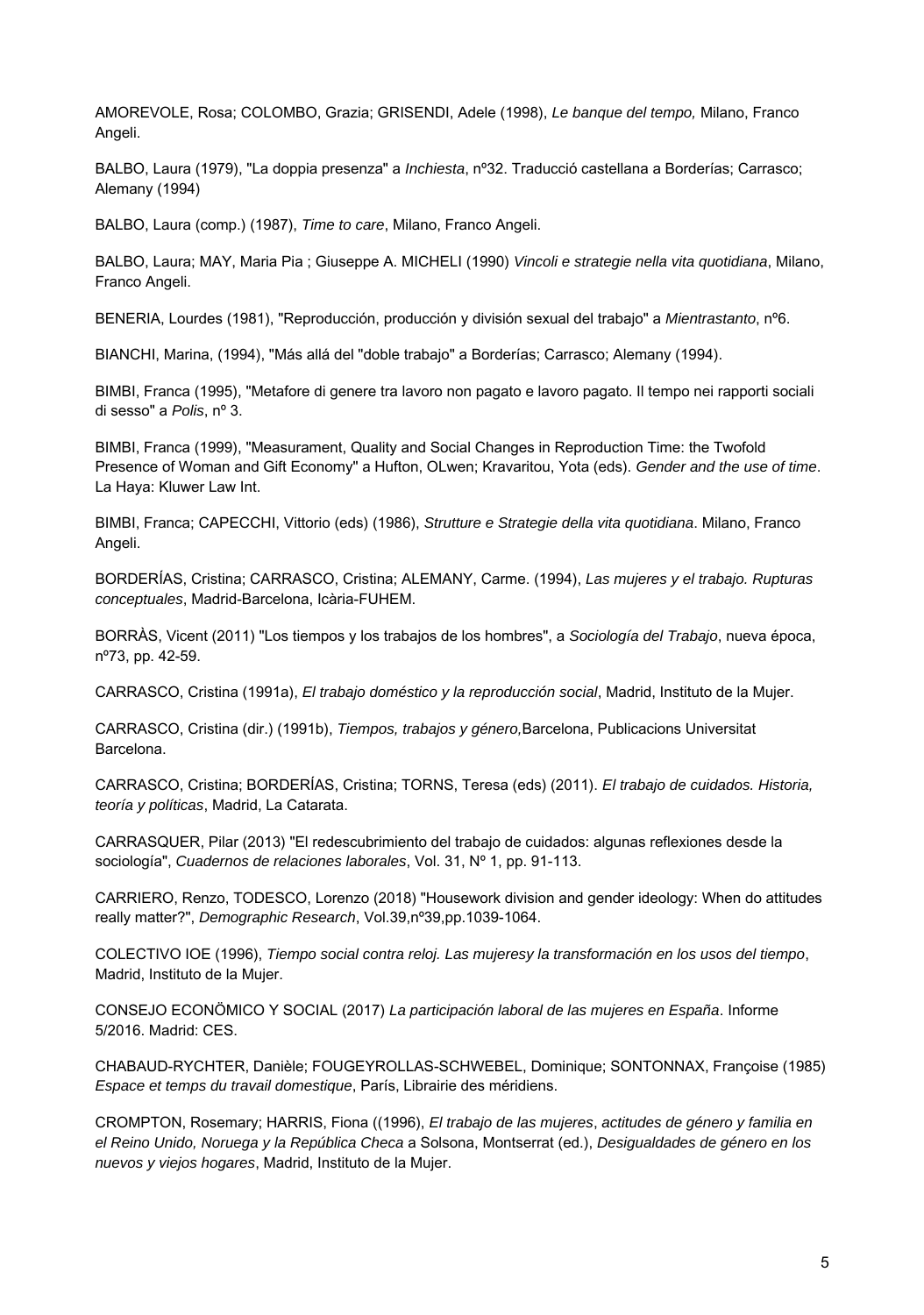DOMÍNGUEZ, Màrius; MUÑIZ, Leticia ; RUBILAR, Gabriela (2019) "El treball domèstic i de cures en les parelles de doble ingrés. Anàlisi comparativa entre Espanya, l'Argentina i Xile", Papers: revista de sociologia, Vol 104, nº2, pp. 337,374.

DURAN, Mª Ángeles (1987), La jornada interminable, Barcelona, Icaria.

DURAN, M<sup>a</sup> Ángeles (dir) (1988), *De puertas adentro*, Madrid, Instituto de la Mujer.

DURAN, M<sup>a</sup> Ángeles (1991), "La conceptualización del trabajo en la sociedad contemporánea" a Revista de Economía y Sociología del Trabajo, nº 13-14.

DURAN, M<sup>a</sup> Ángeles (2012), La contribución del trabajo no remunerado al la economía global, Madrid, Fundación BBVA.

FRAISSE, Geneviève (2000), "Servidumbre, empleos de servicio y democracia" a Maruani, Margaret; Rogerat, Chanta; Torns, Teresa (eds) (2000).

GARDINER, Jane; HARRISSON, John; SECCOMBE, Wally (1975), El ama de casa bajo el capitalismo, Barcelona, Anagrama.

HAGQVIST, Emma (2018) "Toward Gender Equality in Practice? Cross-National Patterns of Change in the Gendered Division of Housework Over Two Decades", Journal of Comparative Family Studies, Vol. 49, Issue 3, pp. 355-377.

HELLER, Agnes (1977), Sociología de la vida cotidiana, Barcelona, Península.

HOCHSCHILD, Arlie ; MACHUNG, Anne (1989), The second shift: working parents and the revolution at home , New York, Viking Penguin.

IZQUIERDO, Mª Jesús (1988), La desigualdad de las mujeres en el uso del tiempo, Madrid, Instituto de la Mujer.

IZQUIERDO, Mª Jesús (1993), La interdependència de les activitats do-mès-tiques i el treball remunerat Barcelona, Pu-bli-ca-cions Parlament de Catalunya.

JUNTER-LOISEAU, Annie; TOBLER, Christa (1999), "Reconciliation of domestic and care work with paid work." a Hufton, OLwen; Kravaritou, Yota (eds). Gender and the use of time. La Haya: Kluwer Law Int.

MACINNES, John (2005), "Diez mitos sobre la conciliación de la vida laboral y familiar". Cuadernos de Relaciones Laborales, nº 23.

MARUANI, Margaret; ROGERAT, Chantal; TORNS, Teresa (dirs.) (2000), Las nuevas fronteras de la desigualdad.Hombres y mujeres en el mercado de trabajo. Barcelona, Icària.

MILKMAN, Ruth; REESE, Ellen; ROTH, Benita (1998), "The macrosociology of paid domestic labor" a Work and Occupations, vol.25, nº 4.

MORENO, Sara (2008), "Els usos socials del temps a Catalunya" a VVAA, Condicions de vida i desigualtats a Catalunya 2001-2005 (vol.I), Barcelona, Editorial Mediterrània.

OAKLEY, Ann (1974), The sociology of housework, London, Martin Robertson.

PLA, Isabel (coord) (2008), Luces y sombras del recurso al empleo del hogar, València, Universitat de València-Institut Universitari d'Estudis de la Dona.

RAMOS, Ramón (1990), Cronos dividido, Madrid, Instituto de la Mujer.

RECIO, Carolina; MÉNDEZ, Elvira; ALTÉS, Josefina (2009), Los bancos de tiempo: Experiencias de intercambio no monetarias, Barcelona, Graó.